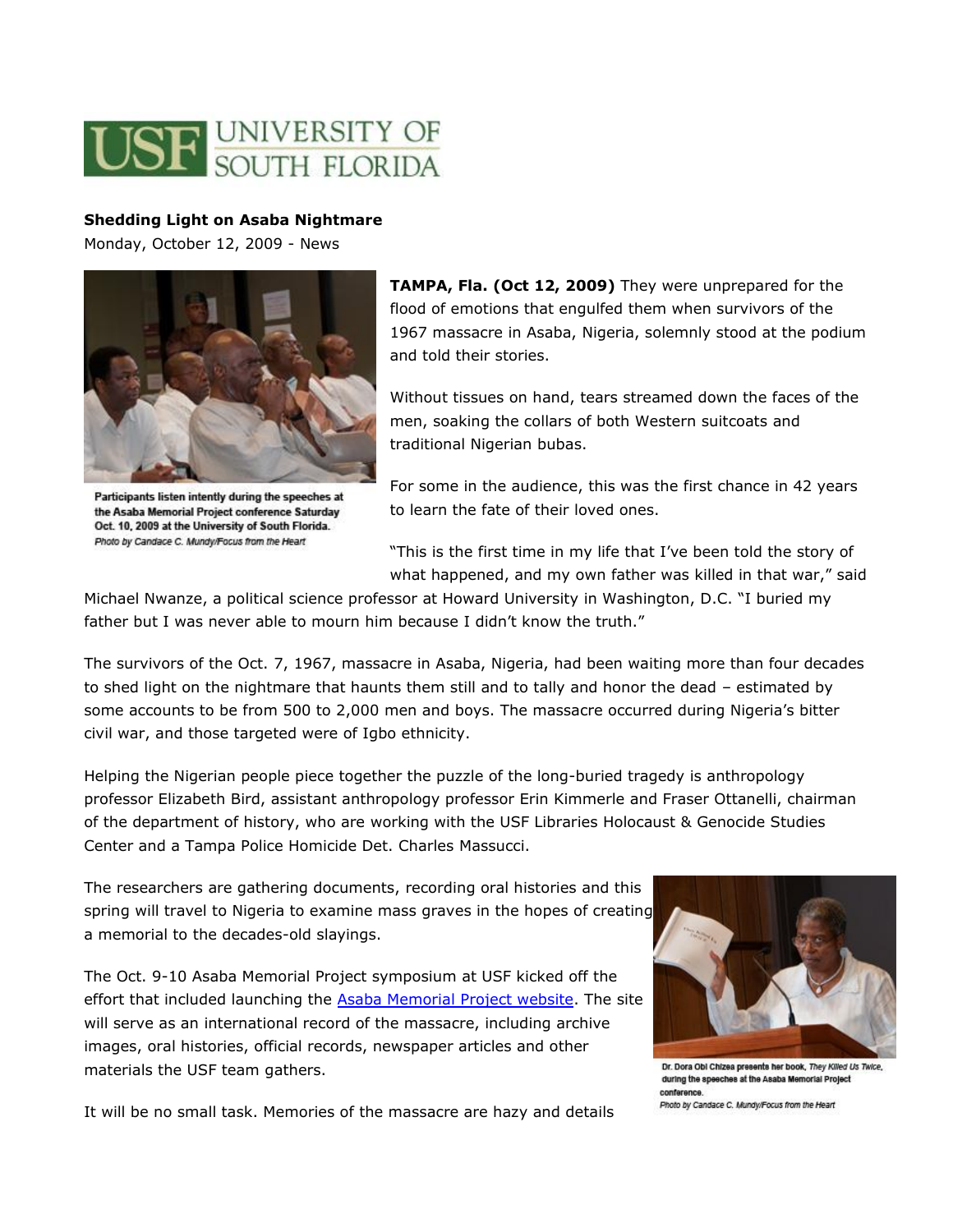conflict. Nevertheless, Ottanelli said it's the oral histories - the voices of the people - that will make the events of Asaba come alive.

"It humanizes what we've been reading," he said. "It takes an event so far away and puts a human face to it. The testimony is very powerful. We're honored and humbled by this awesome responsibility."

For the survivors, a public acknowledgement of the deaths and a permanent memorial to their lost loved ones will bring a measure of justice that has been elusive for more than four decades.

"We can forgive but we should never, ever forget," said Chinelo Egwuatu, 53, a 15-year Tampa resident who survived the Biafra-Nigerian civil war and post-war famine, although two of her siblings perished. "This is a good thing USF is doing. There is no way you can bring the people back, but you can at least acknowledge that it happened."

Up until now, little has been recorded about the Asaba massacre. Details were hidden from the international press. Nigerian government officials refused to comment publicly. And an international observer team was accused of conducting a hasty, haphazard investigation in which it concluded no genocide had occurred.

This left survivors, particularly eyewitnesses to the event, with no sense of closure.



Joseph Nwajei, Ifeanyi Uraih and Lawrence Ejoh share an emotional moment during a break at the Asaba **Memorial Project Symposium.** Photo by Candace C. Mundy/Focus from the Heart

Asaba, a key Nigerian town populated by civilian government employees, doctors, lawyers, engineers, athletes and scholars of the influential Igbo ethnic community, was loyal to the Nigerian federal government. Nevertheless, the town was targeted by a faction of that same military government for annihilation.

No one is sure who gave the orders or why. Nor is anyone certain how many lives were lost when soldiers opened fire on the men and boys in town.

For Egwuatu, the war is embodied in the face of a little boy who was once her playmate. She was only 11-years-old in 1967 and, although

she wasn't a witness to the Asaba massacre, she remembers seeing body parts strewn on the village streets. She also recalls coming across the body of her friend.

"I'll never forget the look in his eyes," she said, rifling through her handbag for something to staunch the flow of tears. She pulled out a Little Caesars pizza napkin and dabbed her face.

"It was terrible. This was barbaric. You never expected human beings to behave like that. It was evil."

"Evil" also is the word Ifeanyi Uraih used to describe what he witnessed that day.

He was living in Asaba with his parents and nine siblings when the federal troops came to town.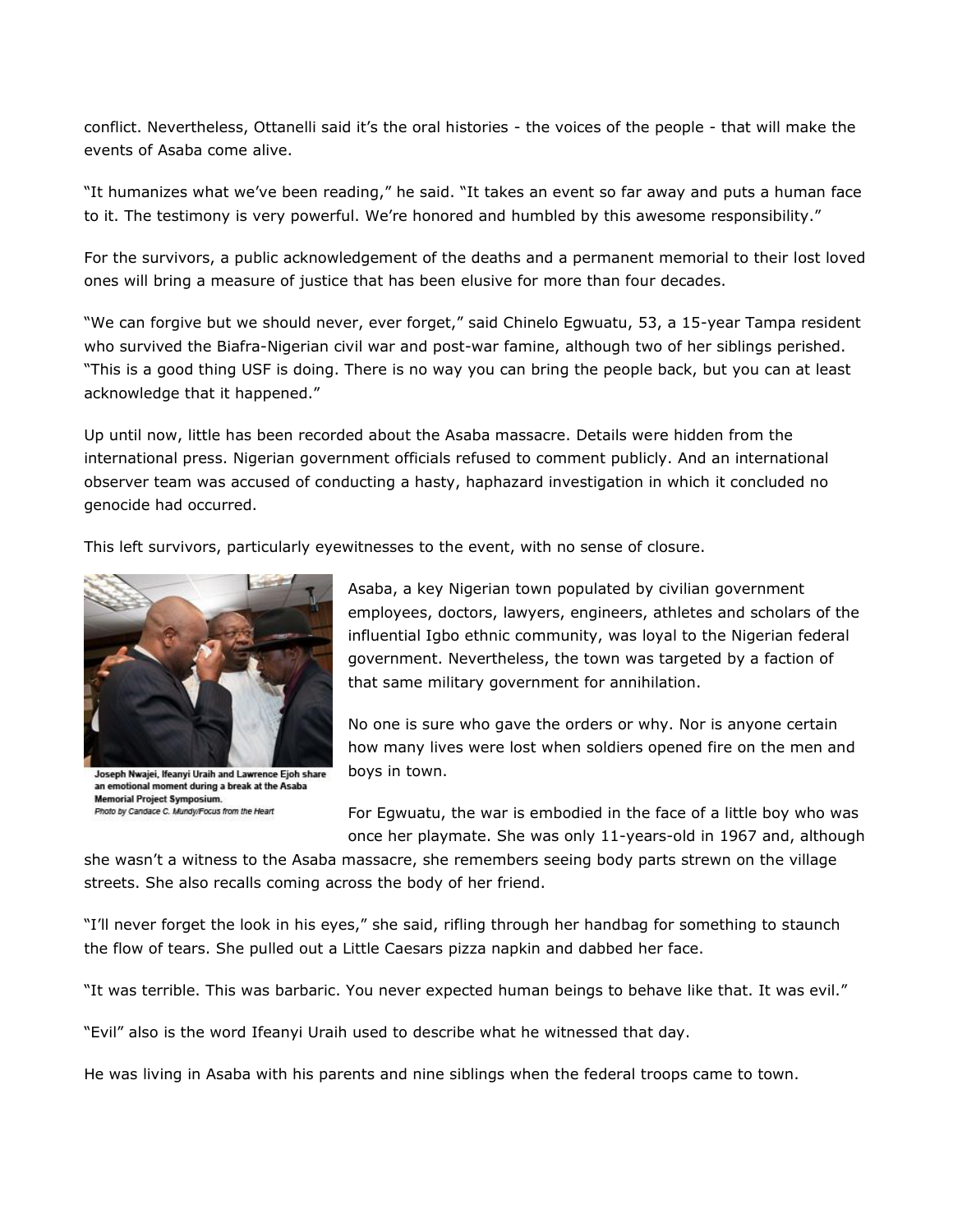"They ordered everyone to come out to the town square. (Col. Ibrahim) Taiwo said it was time to dance around town and join our brethren, and he warned that everyone should come along," he recalled.

The people did as they were told, thinking they were being invited to a victory party. They didn't realize it was a ruse to coax all the men out of hiding. Suddenly, the celebratory atmosphere evaporated. Taiwo's troops began separating the men from the women.

"They were honest with us," said Uraih. "They told us they were going to kill us. They took us to the mounted machine guns. Then it dawned on us that it was true."

Uraih estimates that 2,000 men stood in the killing field that day.



Ifeanyi Uraih presents his discussion on Ogbeosowah: The Rise from the Dead. Photo by Candace C. Mundy/Focus from the Heart

"I was standing with my older brother at the edge of the crowd. He was

holding my hand. He had always taken care of me. We shared the same bed. He was the first to be dragged away by the soldiers. He let go of my hand and pushed me into the crowd. He was shot in the back. I could see the blood gushing from his back. He was the first victim of the massacre. Then all hell let loose."

Uraih survived because he was buffered by bodies that were shot and fell on top of him.

"I lost count of time," he said. "To this day, I live with the smell of the blood of my brethren that night. Even the heavens wept for the victims of this holocaust. Finally the bullets stopped.

Decades later, Uraih was in the reception room of a doctor's office in London when Gen. Yakubu Gowon, head of the Nigerian military government at the time of the massacre, happened to walk in for an appointment.

"We talked and he said he sincerely regretted what occurred that day, that it was one of his greatest regrets," said Uraih, adding that he believed Gowon. "I cannot tell this story without tears in my eyes, but I have no bitterness in my heart."

Chief Philip Asiodu, who hailed from Asaba and was a member of Gowon's cabinet at the time of the genocide, said he too has no room for bitterness despite the fact that his brother, Sydney Asiodu, a promising Olympic hurdler, long jumper and runner, was a victim of the massacre.

Asiodu, who later became chief economic adviser to the Nigerian president and minister for petroleum, said Asaba should have been the last village targeted by federal troops because it was populated by current and former Igbo civil servants loyal to the federal government.

It's been reported that Taiwo had a master list containing the names of prominent citizens and civil servants targeted for death. Some believe that Gen. Murtala Mohammed, commander of the Second Division of the federal troops and Taiwo's superior, wanted to rid himself of opposition so he could launch a coup. Mohammed later toppled Gowon to become head of state.